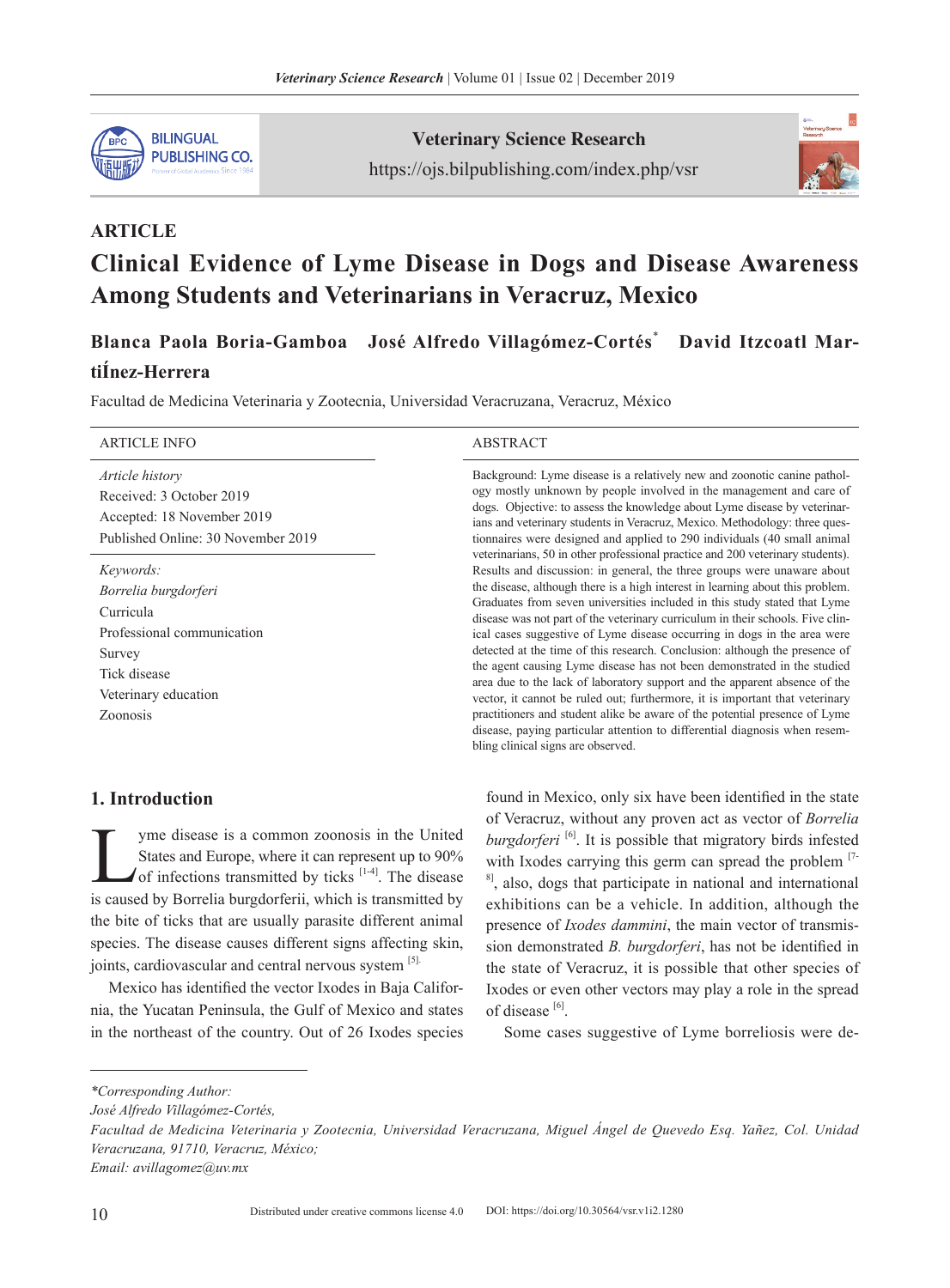scribed in the early 1990s in the Mexican states of Sinaloa and Nuevo Leon, but aetiological confirmation was not achieved  $[9]$ . In recent years, several positive people living in Mexico City, and in northern states such as Nuevo Leon, Tamaulipas and Coahuila were identified achieved  $[10]$ . Also, a 8.2% seroprevalence to Lyme disease was reported in dogs from Mexicali, along the border with the United States of America<sup>[11], and</sup> in Monterrey, Nuevo Leon, a seroprevalence of 1% in dogs was recognized by Meléndez Salinas *et al*. (2011) [12].

Lyme disease is considered a foreign animal disease in Mexico and there is no documented evidence of clinical cases in the state of Veracruz, because no investigation has been conducted. Therefore, the aim of this study was to determine the knowledge about Lyme disease that practitioners and students of Veterinary Medicine possess, as well as the possible existence of clinical cases suggestive of Lyme borreliosis in dogs of the Veracruz metropolitan area in Mexico.

## **2. Methodology**

#### **2.1 Location**

The city of Veracruz is located along the coast in the central part of the state of Veracruz, Mexico and with the neighboring municipality of Boca del Río has over 600,000 inhabitants. The climate is tropical warm, with an average annual temperature of 26 °C and an average annual rainfall of 1500 mm. Most vegetation is of the rainforest type.

#### **2.2 Study Design**

To obtain the necessary data for this study, three different types of stakeholders who could provide information were considered, namely veterinary undergraduate students, small animal practitioners, and veterinarians in other professional fields. Private veterinary clinics were visited to inquire about clinical cases suggestive of Lyme disease. Also secondary information about the disease was acquired through literature review.

For each stakeholder type, a specific questionnaire was designed to obtain the necessary data. The questionnaire aimed to veterinarians tried to identify how well the veterinary profession was informed about Lyme disease and its biological cycle, years of clinical experience, the existence of clinical cases and its diagnosis and treatment, among other variables. The questionnaire aimed to the student community included variables such as: year of admission, species on which it has a predilection, definition of zoonosis, knowledge about Lyme disease as well as of the causative agent and vectors, clinical manifestations, affected species, treatment and interest about the disease.

#### **2.3 Sampling**

A convenience sampling was undertaked to collect information from veterinarians working in the Veracruz – Boca del Río metropolitan área. For veterinary undergraduate students, the local veterinary school was visited and students willing to participate in the study were selected. The veterinary medicine program emcompasses five years of education and every year 150 new students are admitted representing about 750 in total.

Each questionnaire was validated with a small number of members from each group before being applied to the whole sample

#### **2.4 Data Analysis**

Data were collected using a standardized form and were tabulated into a Microsoft Excel spreadsheet. Descriptive statistics were used to summarize information.

## **3. Results and Discussion**

The study aimed to differentiate the knowledge and awareness existing about Lyme disease among various interest groups, namely undergraduates in veterinary medicine, veterinarias enrrolled in small animal practices and veterinarians devoted to other species and professional activities.

#### **3.1 Students Survey**

Out of 200 students surveyed, 98 were women and 102 men. Table 1 condenses information about them. The percentage of students aware of Lyme disease was calculated based on the number of students per class, not on the total respondents. Therefore, students who recently entered the university first had less awareness about Lyme disease than those than entered it later. This little awareness in the student community might result from the fact that Lyme disease is not a part of veterinary curriculum, so those who reported having some knowledge about the disease, have obtained it as a result of their personal curiosity.

**Table 1.** Sample composition of veterinary medicine students surveyed and their awareness about Lyme disease in Veracruz, Mexico

| <b>Class</b>                   |          | Students, No. (%) Students aware of Lyme disease, No. (%) |  |  |
|--------------------------------|----------|-----------------------------------------------------------|--|--|
| <b>Fist year</b>               | 18(9)    | 4(4.44)                                                   |  |  |
| <b>Second year</b>             | 41(20.5) | 5(24.4)                                                   |  |  |
| 54(27)<br>Third year           |          | 5(18.5)                                                   |  |  |
| 45(22.5)<br><b>Fourth year</b> |          | 3(13.3)                                                   |  |  |
| <b>Fifth year</b>              | 42(21)   | 3(14.3)                                                   |  |  |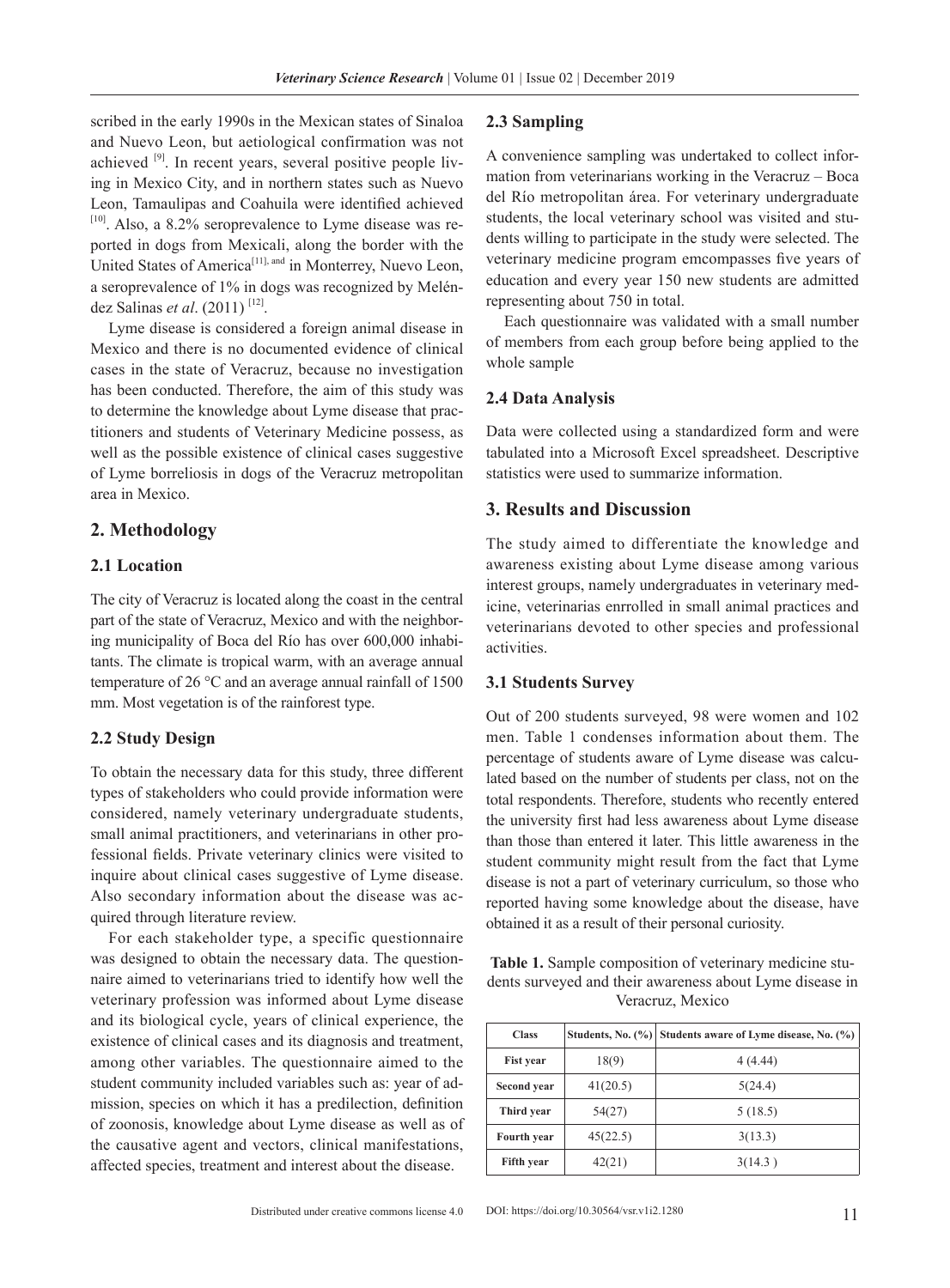As in all academic activity, theoretical knowledge is the primary basis of students education. Out of 200 students only 20 (10%) are aware of Lyme disease. However, even if Lyme disease is considered an "exotic" disease which is not a public health problem today in Mexico, it is important to consider the risks that such zoonoses represent and take into consideration the potentially affected species, clinical signs, and the way of transmission, among other variables.

The value of information to the veterinary student community should be highlighted, since *Borrelia burgdorferi* is an agent which is important to identify, prevent and treat by the future veterinary professionals. Out of the 20 students who said they had information about Lyme disease and its characteristics, 16 people were right in terms of the causal agent, while the other four said that the agent is a rickettsia. In fact, Borrelia is a gram-negative bacterium, obligate anaerobe with periplasmic flagella that produce a spinning movement which allows the whole bacterium to move forward like a corkscrew [13]. Instead, Rickettsiae are, gram-negative and immobile anaerobes germs. Of this students, 16 (80%) are aware of the role of Ixodes tick as transmiting vector, while four students (20%) ignored it. The bacterium that causes Lyme disease, *Borrelia burgdorferi*, is present in other types of ticks, but it is only transmitted to humans and animals by Ixodes ticks. Vector of transmission in most of United States is *Ixodes scapularis*, the black-legged tick, while on the west coast of this country is *Ixodes pacificus* [14, 15]. In Europe the vector is *Ixodes ricinus* [16], in Australia *Ixodes holocyclus* [17], and in Asia *Ixodes persulcatus* [18].

Students were asked to mention at least four clinical manifestations of Lyme disease, whether in humans, dogs or other animal species which may be attacked by the causative agent. This question was only answered by 20 students with knowledge of Lyme borreliosis. Of these, eight (40%) mentioned the four clinical manifestations, five students (25%) cited only three events, five students (25%) cited only two, and two students (10%) only one.

Although students considered themselves to posess knowledge about the disease, some of them named clinical signs unrelated to Lyme disease pathology such as: acute attack to intestines, blood system blockage, spots on the skin throughout the body, "bone pain", epistaxis, jaundice and pyrexia, which shows that there is consistency between the opinion of the group of students who think they know about Lyme disease and have actual knowledge thereof. By the same token, when asked to name three species affected, out of 20 students who considered to be familiar with the disease, the affected species named were: dogs, cats, cattle, sheep, horses; bovine got the highest number of mentions. According to them, the numbers of affected species were: one species (10%), two species, 5 (25%), three species, 13 (65%).

In endemic areas of Lyme disease and surrounding areas, it has been noted that several species of domestic animals (dogs, horses and bovine cattle) are infected with *B. burgdorferi* [19, 20, 21]. In Nuevo Leon State, Mexico Lyme disease has been found in humans, dogs and deers  $[22, 23, 3]$ <sup>24]</sup>, however the disease can be developed in other animal species because the infection with B. burgdorferi has been recognized in several other species all over the world.

Like in any other disease, in the case of Lyme disease is not only important to posess a general knowledge about the disease and its vector, but also about the treatments that could be administered early. This is critical because an early treatment allows for a complete cure while if treatment is not started right away, chances of total healing reduce. It is relevant to be informed of proper drugs to be used for each disease stage and the species concerned. Out of the 20 students who expressed to be aware of Lyme disease, 14 (70%) ignored treatment and only 6 (30%) reported to know about it. Of the latter, some students righthly mentioned some antibiotics such as doxycycline, penicillin, amoxicillin and ceftriaxone  $[25]$ , but equally some respondents wrongly believe that the use of antiemetics and cefalexinas help cure the disease. Indeed, some students mentioned tick control or euthanasia as a treatment, even though this is not considered a proper treatment, but techniques to prevent the disease spreading.

As mentioned before, it is vital that after concluding their studies the new veterinary professional have the necessary knowledge on the different subjects related to veterinary medicine practice. From the perspective of the surveyed students, only 5% of them all believe that it is not necessary to acquire knowledge about Lyme disease, while most do.

#### **3.2 Survey to Mixed Practice Veterinarians**

Out of 50 veterinary doctors enrroled in mixed practice or dealing with animal species other than dogs and cats that participated in the present study, 72% (36) were men. The highest proportion of participants corresponded to male individuals in the range of 20 to 30 years. When considering the percentage of knowledge in relation to gender and age, the aforementioned group exhibited less awarenes about Lyme disease than veterinarians located in the 41 to 50 years bracket, who showed that they are more aware about the problem (66%). Female participants, despite representing a smaller proportion of the sample, showed a higher proportion of Lyme disease awareness (Table 2). Overall, of 36 men surveyed, only nine (25%) said they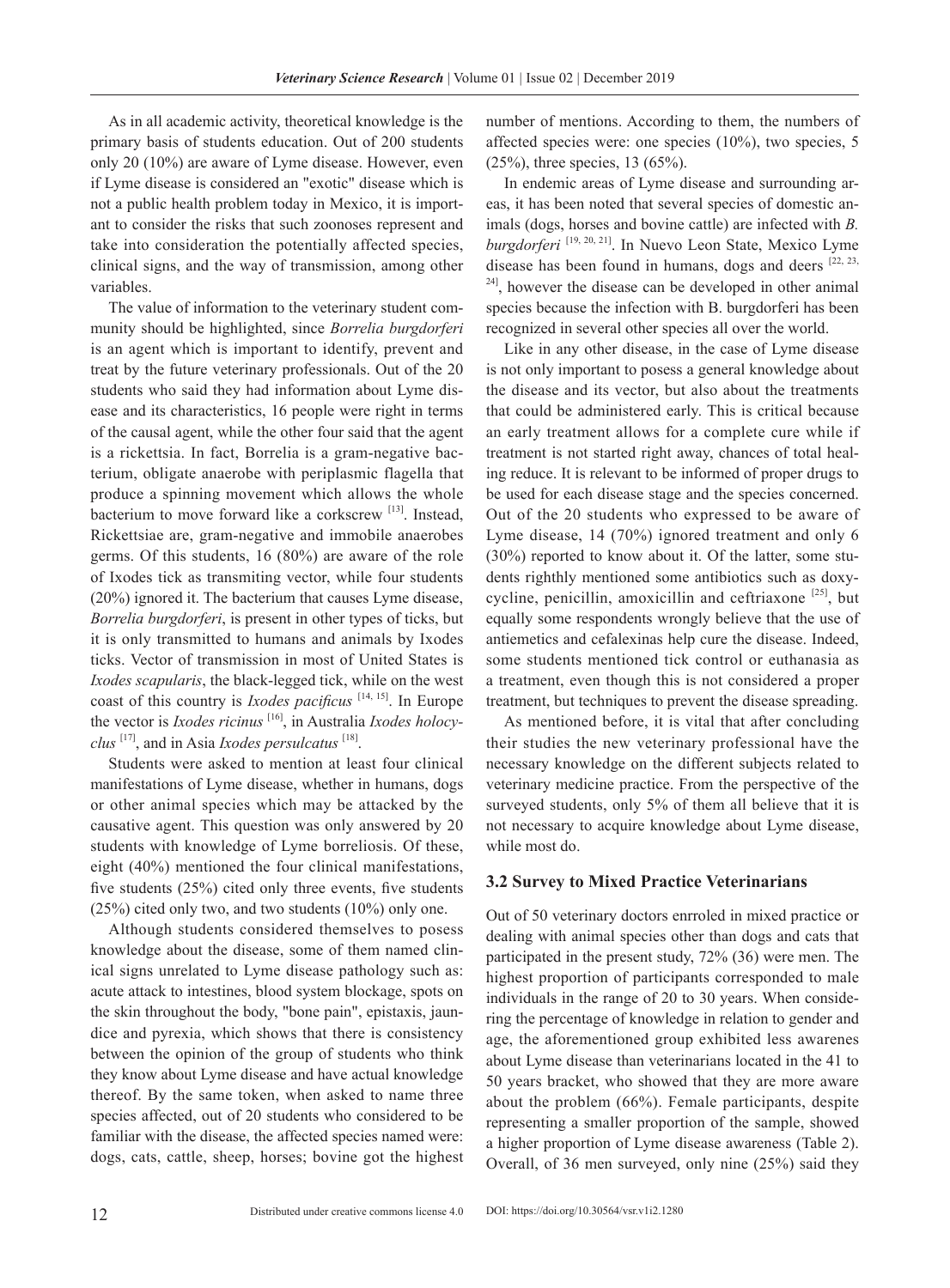were aware about Lyme disease and of 14 women surveyed, 5 (36%) have notions on this condition. Regarding the professional experience, the majority of participants were in a range between 20-30 years (40%), although this age group showed less awareness than others; only three (15%) out of 20 exhibited understanding about Lyme borreliosis. In general, groups between 31-40 years and 51-60 years acknowledged to ignore everything about the disease. On the other hand, people in the 41-50 years and 61-70 years brackets said they had more information about the disease. As a result, although those with less knowledge of the subject are among the youngest age groups, the understanding of Lyme disease is not related to years of professional experience.

**Table 2.** Veterinarians enrolled in mixed practice or in other professional fields participating in the survey about awareness of Lyme disease in Veracruz, Mexico

| <b>Professional</b><br>Age,<br>experience, |              | <b>Sample composition</b> |               |       | <b>Awareness of Lyme</b><br>disease |        |
|--------------------------------------------|--------------|---------------------------|---------------|-------|-------------------------------------|--------|
| vears                                      | vears        | Male                      | Female        | Total | Male                                | Female |
| $20 - 30$                                  | $0 - 6$      | 12                        | 8             | 20    | 0                                   | ٦      |
| $31 - 40$                                  | $0-15$       | 3                         | 3             | 6     | 1                                   |        |
| $41 - 50$                                  | $0 - 25$     | 6                         | $\theta$      | 6     | 4                                   |        |
| 51-60                                      | $0 - 30$     | 9                         | $\mathcal{R}$ | 12    |                                     |        |
| 61-70                                      | 15-46        | 6                         | $\Omega$      | 6     | 3                                   |        |
|                                            | <b>Total</b> | 36                        | 14            | 50    | 9                                   |        |

Most veterinary doctors paticipating in this survey were professors teaching diverse subjects in the local veterinary school, as well as some veterinary graduate students. Most respondents (45, 90%) were graduates from the Universty of Veracruz of which 12 (26%) were aware about Lyme disease; three (6%) were graduates of the Mexico´s National Autonomous University, of which two were aware of the subject (66%). There was also one graduate from the Mesoamerican University and one from the Higher School of Veterinary Medicine and Animal Science; only the veterinarian graduated from the later school had information on Lyme disease.

The number of species to which each veterinarian is dedicated seems to be related to the knowledge about the disease, because those who work with a greater number of species seem to have a better understanding of Lyme disease than those more specialized (Table 3). In relation to education, most respondents (36%, 18/50) have opted for a master's degree to support their professional work; 28% (14/50) have done so by continuous education courses, 18% (9/50) through two or more different training, while 14% (7/50) hold a doctorate. Professionals with specialization studies represented the smallest amount among the respondents, 4% (2/50).

| <b>Table 3.</b> Animal species to which veterinarians enrroled in |
|-------------------------------------------------------------------|
| mixed practice are devoted in the Lyme disease survey in          |
| Veracruz, Mexico                                                  |

| Specie(s)                     | Number of<br>veterinarians | Number aware of Lyme<br>disease, No. $(\%$ ) |
|-------------------------------|----------------------------|----------------------------------------------|
| <b>Bovine</b>                 | 8                          | 1(12.5)                                      |
| <b>Swine</b>                  | 4                          | 1(25)                                        |
| Poultry                       | $\overline{c}$             | $\theta$                                     |
| Wildlife                      | 2                          | 0                                            |
| Dogs and cats                 | 8                          | 37                                           |
| <b>Bovine and equine</b>      | 3                          | 66                                           |
| Sheep and goats               | 4                          | $\theta$                                     |
| <b>Bovine and bees</b>        | 1                          | $\theta$                                     |
| Bovine, sheep and goats       | 4                          | 25                                           |
| Bovine, dogs and cats         | 3                          | 33                                           |
| Equine, sheep and goats       | 1                          | $\theta$                                     |
| Equine, dogs and cats         | 1                          | $\theta$                                     |
| More than four animal species | 4                          | 50                                           |
| More than five animal species | 5                          | 60                                           |

Out of the 50 veterinarians enrroled in mixed practice or in other professional fields who collaborated in the study, 14 (28%) said they were aware Borreliosis, although four of them said they did not remember the name of the causative agent, while 72% (36/50) admitted they had no knowledge about it. As mentioned earlier, even though Borreliosis still does not represent a public health problem in Mexico, Lyme disease is considered as an endemic disease in many parts of the world. Gordillo-Pérez *et al.* (2003) investigated in 2346 sera the presence of *Borrelia burgdorferi* in Mexico City and northeast Mexico, detected by ELISA IgG antibodies against *Borrelia bugdorferi* and confirmed them by Western blotting. They found a seroprevalence of 3.43% in Mexico City and 6.2% in the northeast area of the country, being Tamaulipas the state with the highest seroprevalence [10].

As for the knowledge about the borreliosis transmission vector, out of 14 people who claim to posess knowledge about the disease, only nine have the notion that the genus Ixodes tick acts as a disease carrier. Unlike what was observed in the students survey, all veterinarians who responded knowing about the disease noted down the four clinical manifestations that were required in the survey about their knowledge on Borreliosis; For the purposes of such questioning, all veterinary doctors understand the clinical manifestations of the disease, however and in the same way as with the students, some clinical signs unrelated to the pathology were mentioned such as: jaundice, ascites, respiratory distress and pale mucous membranes.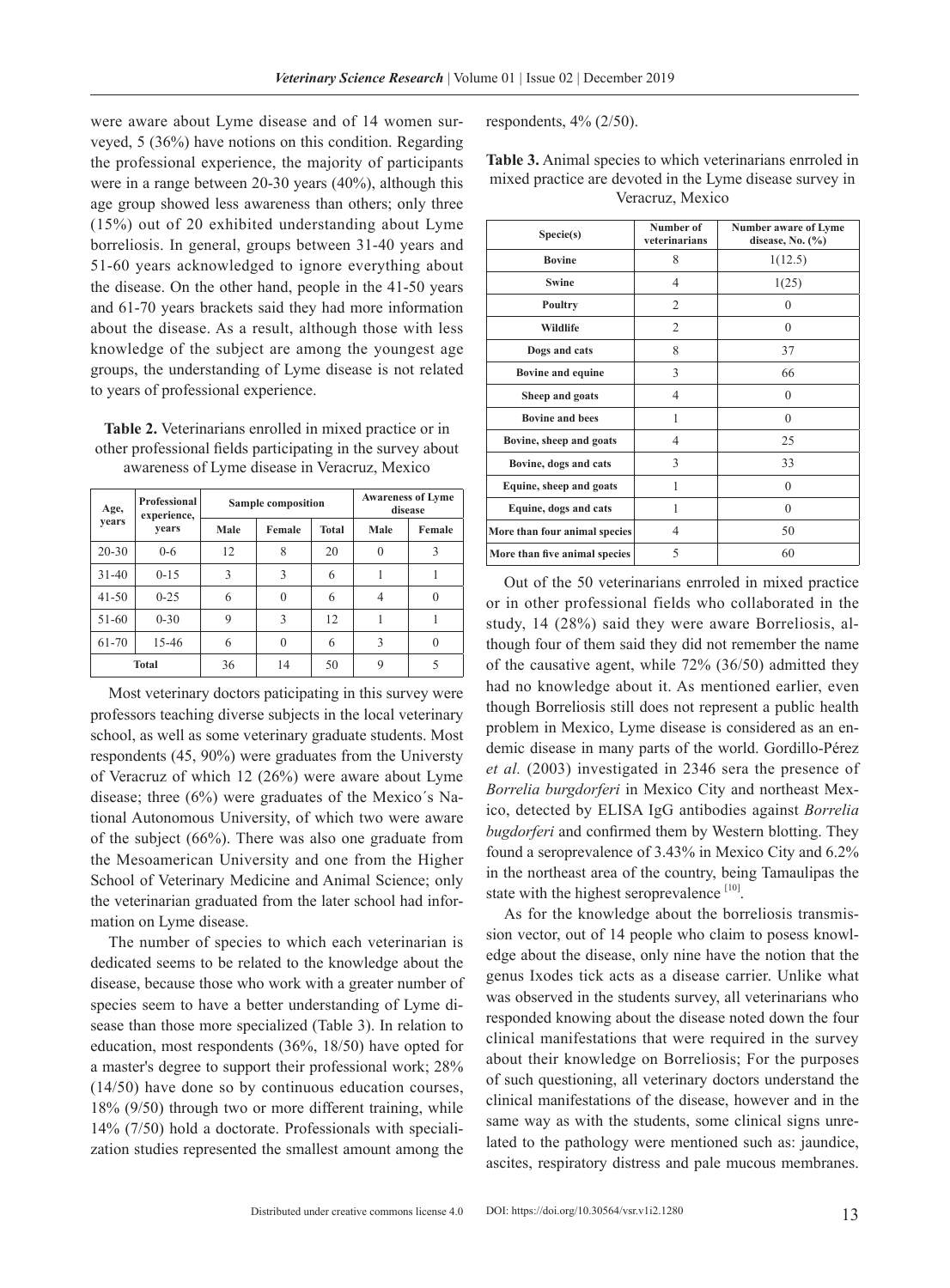As for the questioning on the three species affected by the spirochete *Borrelia burgdorferi*, they were mentioned: human, deer and rat, except for an answer which wrongly included the bovine.

Regarding the adequate treatment of the disease, seven doctors correctly commented on tetracycline, while two others advised doxycycline. The same problem seen with students was repeated, since some people commented that as a part of treatment the vector should be controlled, while this is a preventive measure and not recovery one. Two other veterinary doctors are unaware of the treatment, while vaguely, one respondent commented that antibiotics should be used, to end the recommendation of use an "antiprotozoal such as sulfonamides or praziquantel" (sic).

Ninety-four percent (47/50) of the surveyed veterinarians were interested in knowing more about the disease and its importance for the veterinary community, while the remaining 6% (3/50) believe that this would not provide any benefit due that this disease is unrelated to the animal species they work with, and that it would only be important if the pathogen attacked their animal species of interest.

# **3.3 Survey Carried Out in Small Animal Veterinary Clinics**

Out of 40 veterinary doctors dedicated to small animal clinics that participated in the survey, the majority (60%) were men (Table 4). Overall, a greater proportion of men (62.5%, 15/24) than women (56.25%, 9/16) said they were familiar with the disease. The largest number of respondents aware of Lyme disease were in the range between 41 and 50 years (89% 8/9) in the case of men, and in the category between 31 and 41 years (56 %, 5/9) in the case of women In relation to professional experience, as age and experience of participants increased it was observed a greater proportion of participants aare of Lyme disease.

**Table 4.** Veterinarians enrolled in small animal practice participating in the survey about awareness of Lyme disease in Veracruz, Mexico

| <b>Professional</b><br>Age,<br>experience, |              | Sample composition |        |              | <b>Awareness of Lyme</b><br>disease |        |
|--------------------------------------------|--------------|--------------------|--------|--------------|-------------------------------------|--------|
| years                                      | vears        | Male               | Female | <b>Total</b> | Male                                | Female |
| $20 - 30$                                  | $1 - 5$      | 8                  | 2      | 10           | 3                                   | 2      |
| $31 - 40$                                  | $3 - 18$     | 3                  | 9      | 12           | $\overline{c}$                      |        |
| $41 - 50$                                  | $15 - 27$    | 9                  | 5      | 14           | 8                                   | 2      |
| 51-60                                      | $25 - 35$    | 4                  | 0      | 4            | 2                                   |        |
|                                            | <b>Total</b> | 24                 | 16     | 40           | 15                                  | 9      |

Participants in the survey were veterinary professionals graduated from six different universities, of which the majority (85%, 34/40) came from the University of Veracruz. Among these, the proportion of those who were aware of Lyme disease was 55.9% (19/34) (Table 5).

| <b>Table 5.</b> Lyme disease awareness of veterinarians enrolled |
|------------------------------------------------------------------|
| in small animal practice in Veracruz, Mexico based on            |
| their university of graduation                                   |

| University of graduation                                 | <b>Graduated veteri-</b><br>narians, No. | <b>Awareness of Lyme</b><br>disease, No. |
|----------------------------------------------------------|------------------------------------------|------------------------------------------|
| <b>Benemeritous Autonomous Uni-</b><br>versity of Puebla |                                          |                                          |
| <b>Mesoamerican University, Campus</b><br>Puebla         |                                          |                                          |
| Metropolitan Autonomous Uni-<br>versity                  |                                          |                                          |
| <b>Zacatecas Autonomous University</b>                   |                                          |                                          |
| <b>Mexico's National Autonomous</b><br>University        | C                                        |                                          |
| <b>University of Veracruz</b>                            | 34                                       | 19                                       |
| <b>Total</b>                                             |                                          | 24                                       |

In relation to the professional update of veterinarians specializing in small species, most resort to continuous education courses (62.5%, 25/40), and to a lesser degree to diplomate programs (7.5%, 3/40), specialty training  $(2.5\%, 1/40)$  or doctorate  $(2.5\%, 1/40)$ ; while there is a good proportion (25%, 10/40) that opt for two or more of the above options. The lowest level of knowledge about Lyme disease understanding was found among veterinarians who opted only for the continuous education courses, despite representing the highest proportion of respondents.

Considering differential diagnosis of Lyme disease, small animal specialists mentioned: dilofiriasis, erlichiasis, anaplasmosis, among others. As a result, five doctors expressed seeing neurological alterations, uveitis and dermatitis in a single patient, and 14 selected three or more options, which included: severe lameness, neurological abnormalities, dermatitis, acute joint inflammation, uveitis and nephropathies; four clinicians reported myocarditis with arrhythmia, neurological disorders, dermatitis and uveitis, choosing two to three manifestations per patient. Consecutively to these manifestations, veterinary doctors determined as diagnosis in a higher percentage erlichiosis (18, 45%). Among the diseases not included in the questionnaire, the clinical doctors added that the manifestations were due to conditions such as: ligament injury (this in an animal which not only had severe lameness but also neurological alterations), mycosis, intervertebral discs disease, pyoderma, atopy, flea bite dermatitis, septicemia due to surgery, but especially conditions related to old-age. Canine anaplasmosis (5, 13%) was related to conditions such as neurological disorders, uveitis, dermatitis, acute joint inflammation and severe lameness. It is noteworthy that of the five veterinarians who made such a diagnosis,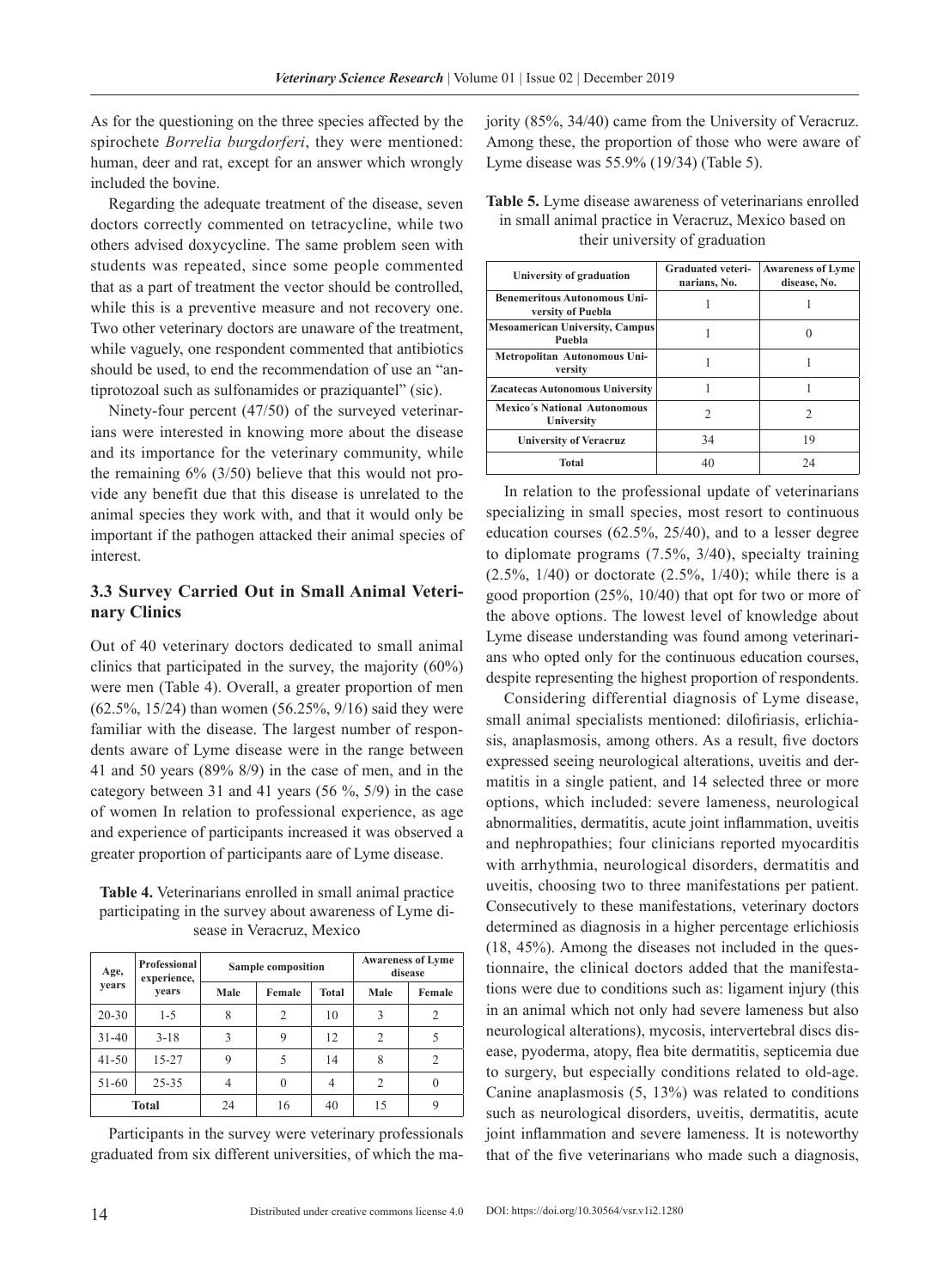four said they knew about Borreliosis, four felt that their diagnosis was dilophilariasis, and three of them related the observed clinical signs to acute joint inflammation. There was no relationship between the conditions mentioned and Lyme disease was not considered in any of the patients, even in those clinics where it was said to have had Lyme disease cases in the past. Lyme disease manifests itself as a multi-inflammatory disease; that is, it affects the skin and spreads to the joints, causes abnormalities in the cardiac and nervous systems, and in its most advanced stage can affect other organs [26].

As mentioned before, out of 40 participants dedicated to small animal practice, 24 clinicians say they were aware of the disease (60%), but their knowledge was not applied in any diagnosis. Indeed, it is difficult to establish an early diagnosis of Lyme disease in animals. The characteristic skin lesion and chronic migratory erythema do not occur in dogs  $[5]$ ; in adition, Lyme disease is not considered as an endemic disease in the study region, and thus is not usually considered in differential dignosis, even though some clinical signs are similar to other conditions, and the fact that the disease in canines can go for a long time without showing any signs.

About the vector, four veterinarians commented correctly about Ixodes tick; however, there is no certainty that *Ixodes dammini*, *Ixodes ricinus* and *Ixodes scapularis*  exist in Mexico<sup>[6]</sup>. Montiel *et al.* (2007) reported the presence of a male, seven larvae and 15 nymphs of *Ixodes cookei* in the state of Veracruz in a Natural Protected Area at a height of 2420 masl, and in Nuevo León in the feces of *Urocyon cineroargenteus* and Peromyscus sp [27].

Out of the 40 participating veterinary doctors, five clinical cases suspected of Lyme disease were detected in two veterinary clinics, one located in the municipality of Veracruz which provided a case, and another clinic located in the neighbor municipality of Boca del Rio, which provided four additional clinical cases. Lyme disease clinically suspected cases were tested by a commercial diagnostic kit. One of the most confusing aspects in the Lyme disease diagnosis has been testing, since a positive result by itself does not constitute a diagnosis of Lyme disease; morover, the commercial kit is based on the ELI-SA serological technique, which provides the veterinarian with data regarding three more vector-borne diseases that affect dogs: canine erlichiosis, dirofilariasis and canine anaplasmosis  $[28]$ . The history of infection with ticks or contact with ticks, along with tick biting and suggestive clinical signs is of great importance to make a presumptive diagnosis of Lyme disease  $[29, 30]$ . Apparenty, it is easier to isolate the agent from skin lesions than from blood. Indirect immunofluorescence tests with sera conjugated

with IgM and IgG are widely used  $[31]$ . Patients with late disease manifestations (arthritis, cardiac or neurological abnormalities) show elevated IgG titers  $[32]$ . Indirect ELI-SA test was more sensitive and specific than the immunofluorescence test [33]. In Mexico, the presence of Ixodes ticks has not been established yet and laboratory tests for Lyme diasease such as Wester blotting are not extensively available in veterinary clinics, as a consequence it cannot be determined with total certainty that suspected clinical cases are positive, since with available diagnostic tests a positive result may be due to cross reactions.

All veterinarians enrolled in small animal practice in Veracruz, Mexico want to know more about Lyme disease and consider more information about this topic should be shared with the veterinary community. In study conducted in British Columbia to determine physicians' level of awareness and knowledge of Lyme disease in a low-prevalence area, Henry *et al.* (2012) found that physicians were knowledgeable about the clinical signs and symptoms of Lyme disease and aware of the risk of the disease despite being in a low-endemic area and suggested that raising awareness among physicians that Lyme disease is reportable might improve reporting of future cases [34]. As Cripps (2000) states, this situation may be exacerbated where there is inadequate communication between veterinarians, the various health care professionals and public health organisations. Undergraduate and postgraduate training courses must promote a greater understanding of the importance of zoonoses and of how to investigate and control them. A huge area of oportunity is perceived to increase awareness amongst qualified veterinary personnel and human health care workers and to facilitate inter-disciplinary discussions and collaborative ventures [35]. The re-emergence of zoonoses, together with other issues such as bioterrorism, pollution incidents,antimicrobial resistance, xenotransplantation, among other factors, make urgent a collaborative interprofessional approach to veterinary public health [36].

In conclusión, awareness of Lyme disease is almost null among the veterinary student community and veterinarians enrolled in mixed practice or in other professional fields, but they are open to be educated on Lyme disease. All veterinarians enrolled in small animal practice showed interest in learning more about Lyme disease and stressed the importance of managing adequate information within the veterinary profession, but none included it in their differential diagnosis of suspected patients, even when signology in some sick animals is consistent with Lyme disease.

In the region of Veracruz, Mexico there are not official reports on presence of Lyme disease and its vector; thus, this disease is not included in any subject of the current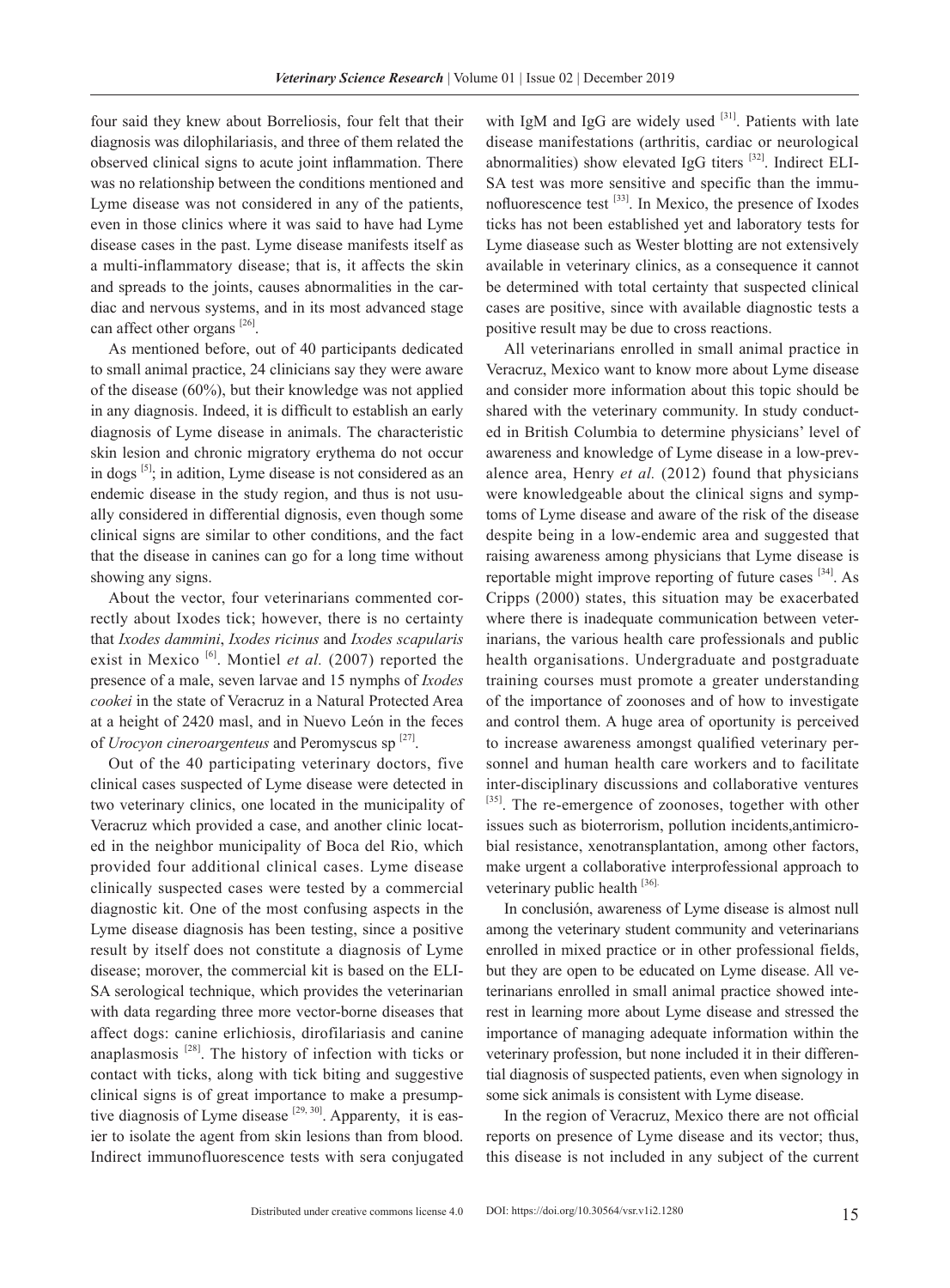curriculum at the local School of Veterinary Medicine. Since five cases suggestive of borreliosis in dogs were determined based on clinical examination and ELISA testing, it is suggested to carry are more studies to confirm the presence of Lyme disease and its vector, to educate veterinary students and vererinarians alike on the disease, and to review the curriculum oft the local Veterinary Medicine School to increase awareness.

#### **Conflict of Interest**

The authors declare that they have not any conflict of interest.

## **References**

- [1] Kugeler KJ, Farley GM, Forrester JD, Mead PS. Geographic distribution and expansion of human Lyme disease, United States. Emerg Infect Dis[J]. 2015, 21: 1455–1457. DOI: 10.3201/eid2108.141878
- [2] Sykes RA, Makiello P. An estimate of Lyme borreliosis incidence in Western Europe. J Public Health[J]. 2017, 39(1): 74–81. DOI: 10.1093/pubmed/fdw017
- [3] Schwartz AM, Hinckley AF, Mead PS, Hook SA, Kugeler KJ. Surveillance for Lyme Disease — United States, 2008–2015. MMWR Surveill Summ[J]. 2017, 66(22): 1–12.

DOI: 10.15585/mmw.ss6622a1

- [4] Li S, Gilbert L, Vanwambeke SO, Yu J, Purse BV, Harrison PA. Lyme Disease Risks in Europe under Multiple Uncertain Drivers of Change. Environ Health Perspect[J]. 2019, 127(6): 1-13. https://doi.org/10.1289/EHP4615
- [5] Mead PS. Epidemiology of Lyme disease. Infect Dis Clin North Am[J]. 2015, 29: 187–210. DOI: 10.1016/j.idc.2015.02.010
- [6] Guzmán-Cornejo C, Robbins RG, Pérez TM. The Ixodes (Acari: Ixodidae) of Mexico: parasite-host and host-parasite checklists. Zootaxa[J]. 2007, 1553: 47–58.
- [7] Viana DS, Santamaría L, Figuerola J. Migratory Birds as Global Dispersal Vectors. Trends Ecol Evol[J]. 2016, 31(10): 763-775. http://dx.doi.org/10.1016/j.tree.2016.07.005
- [8] Scott JD, Scott CM. Lyme Disease Propelled by Borrelia burgdorferi-Infected Blacklegged Ticks, Wild Birds and Public Awareness ─ Not Climate Change. J Veter Sci Med[J]. 2018, 6(1): 8. DOI: 10.13188/2325-4645.1000035
- [9] Maradiaga-Ceceña MA, Llausás-Vargas A, Barguera-Heredia J, Kumate-Rodriguez J. Eritema

crónico migratorio asociado a artritis. Enfermedad de Lyme o una variante. Rev Mex Reumatol[J]. 1991, 6: 61-63.

- [10] Gordillo-Pérez G, Torres J, Solórzano-Santos F, Garduño-Bautista V, Tapia-Conyer R, Muñoz O. Seroepidemiologic survey of Lyme Borreliosis in Mexico City and the Northeast region of the country. Sal Pub Mex[J]. 2003, 45(5): 351-355.
- [11] Tinoco-García L, Quiroz-Romero H, Quintero-Martínez MT, Rentaría-Evangelista TB, Barreras-Serrano A, López-Valencia G, Hori-Oshima S, Tamayo-Sosa AR, Rico-Diez De Bonilla O, Moro M, Vinasco J. Seroprevalence of Borrelia burgdorferi in Dogs from a Mexico-U.S. Border Desert Region: Pilot Study. J Animal Vet Adv[J]. 2007, 6: 787-789.
- [12] Meléndez-Salinas JA, Zarate-Ramos JJ, Avalos-Ramírez R, Hernández-Escareno JJ, Guzmán-Acosta G, Riojas-Valdés VM. Prevalence of Antibodies Against Borrelia burgdorferi in dogs from Monterrey, Mexico. J Animal Vet Adv[J]. 2011, 10: 2720-2723.
- [13] Adler B (Ed.) Spirochete Biology: The Post Genomic Era. New york. 2018. Springer International Publishing[M].

DOI: https//doi.org/10.1007/978-3-319-89638-0

- [14] Hamer SA, Tsao JI, Walker ED, Hickling GJ. Invasion of the Lyme Disease Vector Ixodes scapularis: Implications for Borrelia burgdorferi endemicity. EcoHealth[J]. 2010, 7(1): 47–63. DOI: 10.1007/s10393-010-0287-0
- [15] Eisen RJ, Eisen L, Beard CB. County-Scale Distribution of Ixodes scapularis and Ixodes pacificus (Acari: Ixodidae) in the Continental United States. J Med Entomol[J]. 2016, 53(2): 349–386. https://doi.org/10.1093/jme/tjv237
- [16] Medlock JM, Hansford KM, Bormane A, Derdakova M, Estrada-Peña A, George JC, Golovljova I, Jaenson TGT, Jensen JK, Jensen PM, Kazimirova M, Oteo JA, Papa A, Pfister K, Plantard O, Randolph SE, Rizzoli A, Santos-Silva MM, Sprong H, Vial L, Hendrickx G, Zeller H, Van Bortel W. Driving forces for changes in geographical distribution of Ixodes ricinus ticks in Europe. Parasit Vectors[J]. 2013 6, Article1. https://doi.org/10.1186/1756-3305-6-1
- [17] Mayne P, Song S, Shao R, Burke J, Wang Y, Roberts T. Evidence for Ixodes holocyclus (Acarina: Ixodidae) as a vector for Human Lyme Borreliosis infection in Australia. J Insect Sci.[J]. 2014, 14(1): 271. DOI: 10.1093/jisesa/ieu133
- [18] Murase Y, Konnai S, Githaka N, Hidano A, Taylor K, Ito T, Takano A, Ando S, Kawabata H, Tsubota T, Murata S., Ohashi K. Prevalence of Lyme Borrelia in Ixodes persulcatus ticks from an area with a